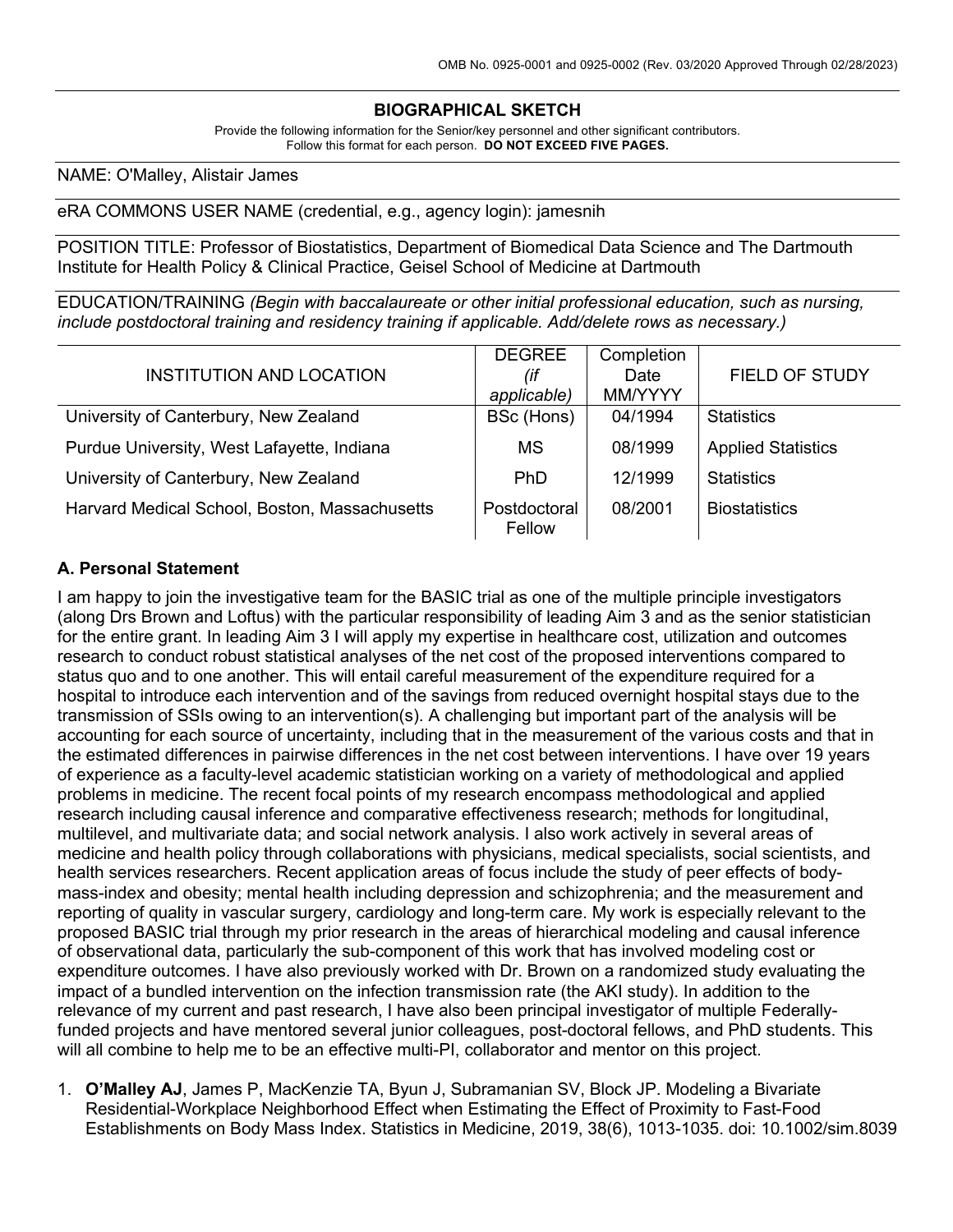- 2. Martinez-Camblor P, MacKenzie TA, Staiger D, Goodney PP, **O'Malley AJ**. Adjusting for bias introduced by instrumental variable estimation in the Cox Proportional Hazards Model. Biostatistics, 2019, 20 (1), 80- 96. PMID: 29267847
- 3. **O'Malley AJ**, Frank RG, Normand S-LT. Estimating Cost-Offsets of New Medications: Use of New Antipsychotics and Mental Health Costs for Schizophrenia. Statistics in Medicine 2011, 30, 1971-1988. PMID: 21520217
- 4. Hadley J, Reschovsky JD, **O'Malley AJ**, and Landon BE. Relative reimbursement rates and geographic variation in cost per episode of care for three medical conditions. Health Economics Review, 2014, 4:8, http://www.healtheconomicsreview.com/content/4/1/8. PMID: 24949281

### **B. Positions and Honors**

# **Positions and Employment**

- 1997-1999 Teaching Assistant, Department of Statistics, Purdue University, West Lafayette, IN<br>1999-2000 Statistician, Cardiovascular Data Analysis Center. Beth Israel Deaconess Medical C Statistician, Cardiovascular Data Analysis Center, Beth Israel Deaconess Medical Center, Boston, MA
- 2000-2001 Statistician, Division of Clinical Biometrics, Brigham and Women's Hospital, Boston, MA
- 2001-2006 Assistant Professor of Statistics, Department of Health Care Policy, Harvard Medical School, Boston, MA
- 2006-2013 Associate Professor of Statistics, Department of Health Care Policy, Harvard Medical School, Boston, MA
- 2013- Professor, The Dartmouth Institute for Health Policy & Clinical Practice, Geisel School of Medicine at Dartmouth, Lebanon, NH
- 2013- Professor, Institute of Quantitative Biomedical Science, Geisel School of Medicine, Hanover, NH
- 2014- Member, Cancer Control Research Program, Norris Cotton Cancer Center, Geisel School of Medicine, Dartmouth-Hitchcock Medical Center, Lebanon, NH
- 2014- Professor of Biomedical Data Science, Geisel School of Medicine, Lebanon, NH

# **Other Experience and Professional Memberships**

- 1993-2003 Statistician, New Zealand Government, Department of Corrections 1997 Statistical Consultant, Health Benefits New Zealand, Corporate Services 2001-2011 Statistician, Harvard Clinical Research Institute 2003-2006 Assistant Editor, Health Policy Statistics Section, American Statistical Association 2006-2008 Member, International Biometric Society Eastern North American Region (ENAR) - Scientific Planning Committee 2007-2009 Chair-elect, Chair, past-Chair, Health Policy Statistics Section, American Statistical Association 2009-2015 Member, Methods Council, AcademyHealth 2009- Associate Editor, Statistics in Medicine 2010- 2014 Associate Editor, Health Services and Outcomes Research Methodology 2011 Co-chair, International Conference on Health Policy Statistics 2011-2013 Faculty Advisor, Harvard Clinical Research Institute 2011-2014 Faculty Advisor, Eastern Caribbean Health Outcomes, Research Network Grant, Yale University 2012 Elected Fellow, American Statistical Association **Honors**
- 2011 Mid-career Excellence Award, American Statistical Association Health Policy Statistics Section 2012 Elected Fellow, American Statistical Association 2019 ISPOR (International Society of Pharmacoeconomics and Outcomes Research) Health Economics and Outcomes Research Excellence in Methodology Award

### **C. Contribution to Science**

1) Multivariate Mixed Outcomes and Analysis of Cost Data. I have developed methods for the analysis of medical expenditure expenditure and cost data emanating from clinical trials and observational settings. In collaboration with Dr. Brian Neelon, I wrote two-part tutorial on the analysis of data with two-part distributions (zero-modified counts and mixed semi-continuous). As reflected in multiple publications with Dr. Neelon and others involving cost data, the outcome distribution often has two-parts: an abundance of 0 observations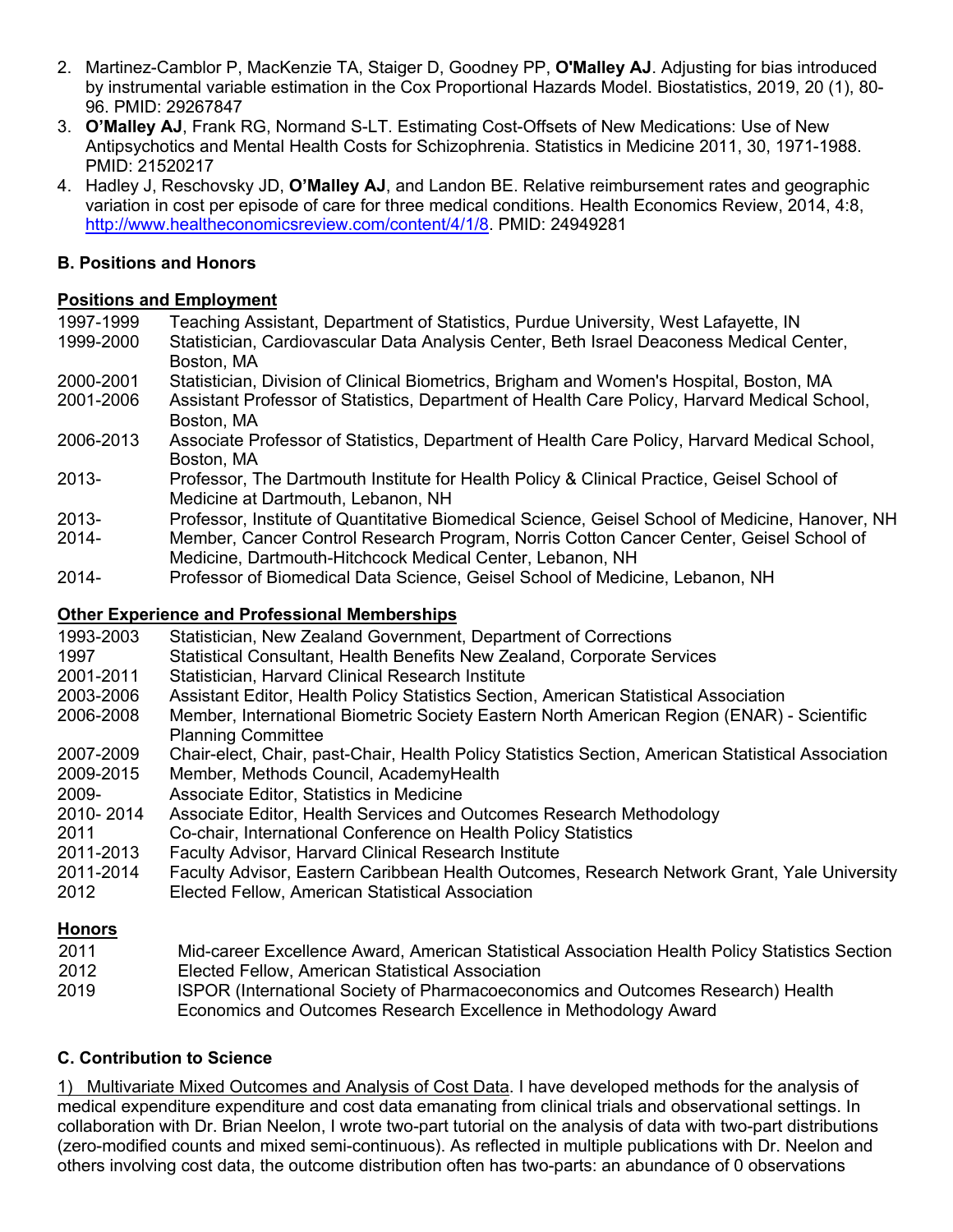reflecting no utilization and a close to continuous distribution over positive values. Important insights can be drawn from accounting for the fact that each component of the outcome (e.g., the likelihood of any cost at all, the magnitude of the cost conditional on non-zero cost) may have different relationships to the predictors, including key predictors such as those reflecting the intervention settings in a randomized trial.

My work on the analysis of cost or other types of data that are analyzed using two-part models stems from 1999, when I began developing methods for the analysis and design of medical device clinical trials with particular focus on coronary-artery stents. As with cost data, the important outcomes are binary (e.g., clinical events) and interval or continuous (e.g., angiographic measurements). The trial designs used Bayesian multivariate hierarchical models and incorporated historical control data, which allowed greater efficient than existing designs because information could be shared between correlated endpoints within a trial and borrowed across trials while adjusting for observed confounding variables and accounting for between-trial variation. The importance and novelty of the work is described in the editorial of the issue of Statistics in Medicine in which it was published: "We believe that this is a major paper for the approval process dealing with equivalency and non-inferiority of new devices. The issues and methods employed are very instructive for our thinking in the drug and biological field." As a result of his work I received invitations to speak to the Advanced Medical Technology Association (AdvaMed), the FDA, the Medical Technology Learning Institute, and at several other venues.

Together with relevance to rudimentary methods for modeling cost data, more advanced statistical models for analyzing costs have often resported to the use of Bayesian methods. The use of Bayesian modeling is an often for the estimation of models and other analyses involving cost data in the BASIC study.

- a. Neelon BH, **O'Malley AJ\***, Normand S-LT. A Bayesian two-part latent class model for longitudinal medical expenditure data: Assessing the impact of mental health and substance abuse parity. Biometrics 2011, 67, 280-289. PMID: 20528856. Presented in special Biometrics showcase section at 2012 Joint Statistical Meetings. (\*=primary mentor).
- b. Grabowski DC, **O'Malley AJ**, Barhydt, NR. The Costs and Potential Savings Associated with Nursing Home Hospitalizations. Health Affairs 2007, 26, 1753-1761. PMID: 17978395
- c. Neelon B, **O'Malley AJ**, Smith VA. Modeling Zero-Modified Count and Semicontinuous Data in Health Services Research, Part 1: Background and Overview. Statistics in Medicine, 2016, 35 (27), 5070- 5093. doi: 10.1002/sim.7050. PMID: 27500945
- d. Neelon B, **O'Malley AJ**, Smith VA. Modeling Zero-Modified Count and Semicontinuous Data in Health Services Research, Part 2: Case Studies. Statistics in Medicine, 2016, 35 (27), 5094-5112. doi: 10.1002/sim.7063. PMID: 27500973

2) Analysis of Multilevel Covariance Structures. I have made several contributions to profiling quality of health plans, hospitals, or physician groups using survey data. His primary methodological contribution centered on multilevel (hierarchical) covariance structure analysis for survey data to estimate the dimension of quality in a health care system and the optimal way of measuring each dimension of quality. An important first paper developed Fay-Herriott methods for estimating multivariate generalized variance functions (GVFs) of the relationship between the sample variance/covariance estimates and the sample means and response rates. The multivariate GVFs account for the joint response patterns across the survey items, stabilize variance estimates, and allow sampling variances to be imputed from estimates of means as opposed to being reestimated, a substantial computational reduction. This was followed by development of a Bayesian multivariate hierarchical model for estimating the relationship between items at the domain (e.g., health plan, hospital) level, distinct from the survey-respondent level. Published in JASA and nominated for the 2009 Mitchell prize for Bayesian analysis, includes novel contributions on the use of truncated multivariate distributions for random effects, Bayesian exploratory factor analysis, and data-augmentation MCMC procedures. The Bayesian approach allows inferences about the factor structure (e.g., the number of factors, the assignment of items to factors) to be obtained from an exploratory factor analysis, believed to be the first approach of its kind.

The methods have been used to enhance the Hospital Consumer Assessments of Health Providers and Systems (CAHPS) survey, a national survey for reporting the quality of care and services at every hospital in the United States. In addition to helping to streamline the survey, the methods yielded the key finding that the correlations of a quality measure across services (medical, surgical and obstetric) are smaller than correlations between composite items within a service, implying that differences between services are at least as important to recognize as differences between items. Consequently, HCAHPS reports are stratified by service. A reflection of the respect his work has received is that I was invited to write a chapter on latent factor and latent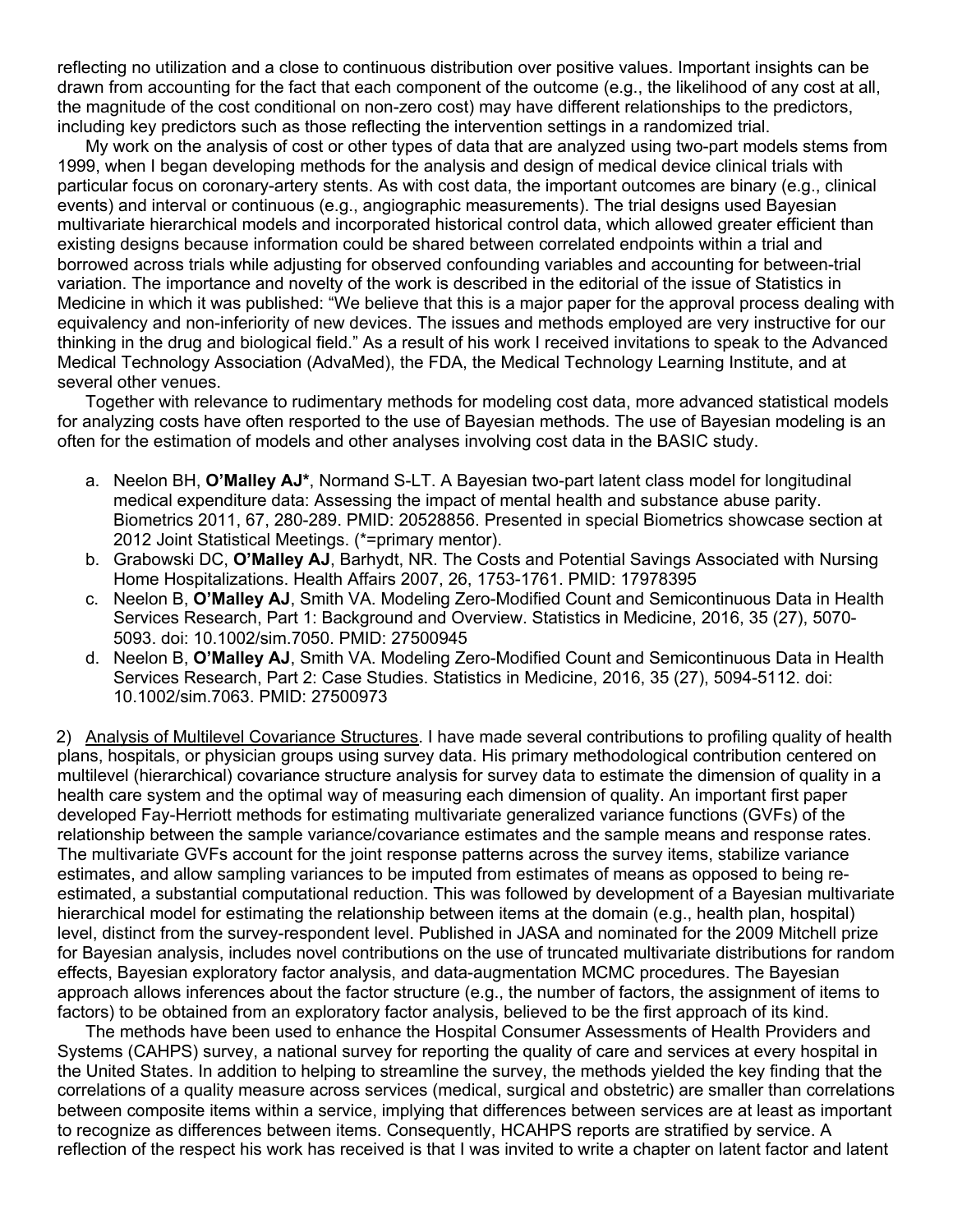class models for the Encyclopedia of Health Economics. Latent class and latend variable methods have also proved useful in the analysis of expenditure and cost data, particularly when multiple cost variables are measured including when each outcome includes both discrete and continuous parts. This would prove applicable to the current proposal if it makes sense to model component costs as a multivariate vector as opposed to first forming an overall or net cost variable.

- a. **O'Malley AJ**, Zaslavsky AM. Variance-Covariance Functions for Domain Means of Ordinal Survey Items. Survey Methodology. 2005; 31:169-182.
- b. **O'Malley AJ**, Zaslavsky AM, Hays RD, Hepner KA, Keller S, Cleary PD. Exploratory factor analyses of the CAHPS Hospital Pilot Survey responses across and within medical, surgical, and obstetric services. Health Serv Res. 2005 Dec;40(6 Pt 2):2078-95. PMID: 16316439; PMCID: PMC1361242.
- c. **O'Malley AJ**, Zaslavsky AM. Domain-Level Covariance Analysis for Multi-Level Survey Data with Structured Nonresponse. Journal of the American Statistical Association. 2008; 103:1405-1418.
- d. **O'Malley AJ**, Zaslavsky AM. Optimal small-area estimation and design when nonrespondents are subsampled for followup. Journal of Survey Statistics and Methodology, 2016, 4 (1): 2-21. http://jssam.oxfordjournals.org/

3) Comparative Effectiveness Research including Cost Data Applications. I have made important contributions to causal inference through several problems motivated by issues in mental health, including the evaluation of costs (e.g., instrumental variable methods for analyzing mental health costs) and net costs (e.g.., offsets analyses in mental health costs). My initial work in this area was motivated by psychiatric clinical trials where patients often fail to fully comply with treatment protocol (e.g., they switch treatment) and patient dropout is nontrivial. Recognizing that intention-to-treat (ITT) analyses are prone to bias when the non-compliance and dropout mechanisms are correlated, I developed new (semi-parametric) likelihood-based estimators that conditional on latent classes representing compliance status. This approach was more efficient than the moment-based estimators available at the time but was surprisingly robust to the distribution of the data. One paper in Biometrics has been frequently cited and I have presented his work at several local and international meetings. I also helped extend the method to binary outcomes and covariate adjustment models. In the domain of observational data, I developed simultaneous equations models for instrumental variables (IV) analysis in complex situations, including nonlinear models for clustered-binary data, and evaluated alternative IV estimators. I have been principal investigator of an R01 grant from the NIH on comparative effectiveness research and a P01 project lead on the use of genetic alleles as IVs in social influence analyses. I wrote an invited commentary on a feature paper solicited by Health Services Research on causality and an invited paper on longitudinal IV methods that I presented at the Workshop on Causal Inference at Columbia University in June 2011. A number of applications of these causal inference methods have involved cost outcomes (e.g., papers b and d in the list below).

- a. **O'Malley AJ**, Normand SL. Likelihood methods for treatment noncompliance and subsequent nonresponse in randomized trials. Biometrics. 2005 Jun;61(2):325-34. PMID: 16011678.
- b. **O'Malley AJ**, Frank RG, Normand SL. Estimating cost-offsets of new medications: use of new antipsychotics and mental health costs for schizophrenia. Stat Med. 2011 Jul 20;30(16):1971-88. PMID: 21520217; PMCID: PMC3601436.
- c. **O'Malley AJ**, Elwert F, Rosenquist JN, Zaslavsky AM, Christakis NA. Estimating peer effects in longitudinal dyadic data using instrumental variables. Biometrics. 2014 Sep;70(3):506-15. PMID: 24779654; PMCID: PMC4213357.
- d. **O'Malley AJ**. Instrumental Variable Specifications and Assumptions for Longitudinal Analysis of Mental Health Cost Offsets. Health Services and Outcomes Research Methodology, 2012, 12, 254-272. PMID: 23226968

4) Social Network Analysis. My newest major research area is statistical methods for longitudinal analysis of social networks (data structures in which each observation may be correlated with each other observation). I have focused on modeling tie-dissolution and tie-formation of mutable ties such as friendships (social selection), and causal methods for estimating the influence of individuals' behaviors on one another (social influence). In my work on social selection I have developed novel dyadic models involving latent variables and lagged covariates that account for higher-level (inter-dyadic) dependencies in the network. My continuing work on social influence includes the development of IV methods in the challenging setting where the stable unit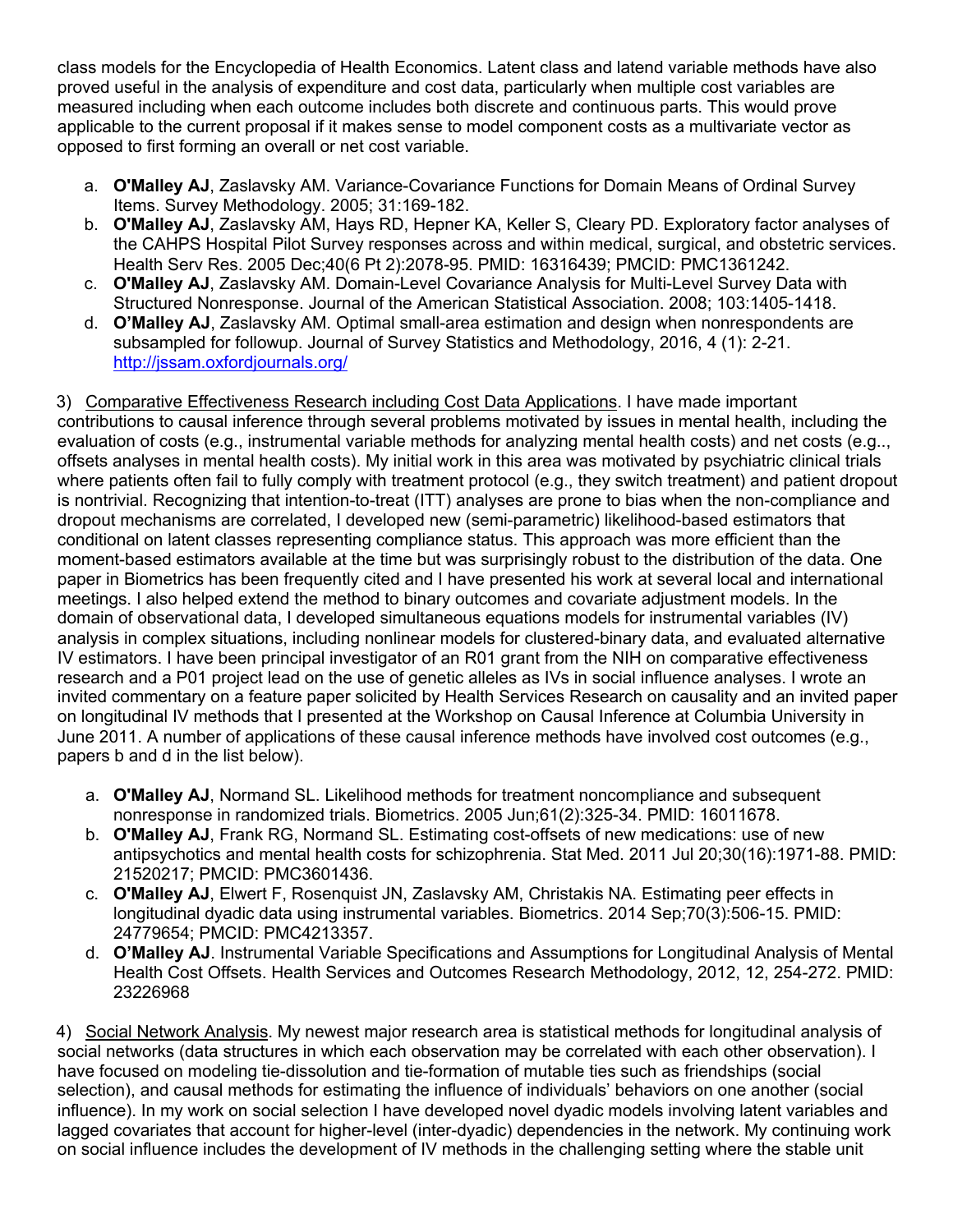treatment value assumption is violated. Interest in my work in social network analysis with application to medicine and health care is evident through several invitations I have received to write feature papers. My paper on social network analysis for health services researchers is unique in that it describes both social influence and social selection, and also draws important connections between network analysis and spatial analysis. A feature paper Statistics in Medicine and a book chapter was commissioned by the Encyclopedia on Health Services Research. I have also given several invited talks at conferences and at other universities on social network analysis. My work on social network analysis has included the analysis of cost outcomes (e.g., paper with Barnett). Most recently, I've had an integral role in research involving bipartite networks with the objective of determining the relationship between physician networks and the cost and quality of health care (papers c and d in the list below).

- a. **O'Malley AJ**. The analysis of social network data: an exciting frontier for statisticians. Stat Med. 2013 Feb 20;32(4):539-55. PubMed PMID: 23023735; PMCID: PMC3553267.
- b. Barnett ML, Christakis NA, **O'Malley AJ**, Onnela J-P, Keating NL, Landon BE. Physician Patient-Sharing Networks and the Cost and Intensity of Care in US Hospitals. Medical Care 2012, 50, 152-60. PMID: 22249922
- c. Moen EL, Bynum JPW, Skinner JS, **O'Malley AJ**. Physician network position and patient outcomes following implantable cardioverter defibrillator therapy. Health Services Research, 2019, 54 (4), 880- 889. PMID: 30937894
- d. **O'Malley AJ**, Moen EL, Bynum JPW, Austin AM, Skinner JS. Modeling Peer Effect Modification by Network Position: The Diffusion of Implantable Cardioverter Defibrillators in the US Hospital Network. Statistics in Medicine, 2020, 39(8), 1125-1144. PMID: 31925971

# **Mostly Complete List of Published Work in My Bibliography:**

http://www.ncbi.nlm.nih.gov/sites/myncbi/alistair.o'malley.1/bibliography/48398943/public/?sort=date&direction =ascending

# **D. Research Support**

### **Ongoing Research Support (Selected)**

P01 AG019783 Skinner (PI) 05/01/2018-02/28/2023

NIH/NIA

Causes and Consequences of Healthcare Efficiency

The major goal of this project is to improve understanding of the causes and consequences of regional variations in health care intensity, which could have important implications for the health and well-being of the elderly, for addressing health disparities and for the financial health of the Medicare trust funds. Role: PI, Statistical and Network Analysis Core

1 P20 GM130454-01 Whitfield 08/01/2019 - 06/30/2024 NIH/NIGM Title*: Center for Quantitative Biology: A focus on "omics", from organisms to single cells* Goal: The Center for Quantitative Biology will synergize computational biology and biostatistics with ongoing experimental genomic initiatives across Dartmouth. Promote synergistic collaborations between quantitative biologists and experimental biologists through five related research projects, a Single-Cell Genomics Core, and a Data Analytics Core. Role: PI, Data Analytics Core

R01HS025408 O'Malley, Subaward PI; 09/30/2017 - 07/31/2021

Harvard Medical School/AHRQ Landon, PI 0

Title*: Identifying Predictors of Hospital Admission from the ED Among the Elderly*

Goal: The major goal of this project is to collaborate with Drs. Landon and Smulowitz on all aims of the proposal including providing guidance on the formulation of research questions and strategy, overseeing data analyses, interpreting the results of analyses, and helping to prepare papers for publication. Role: Subaward PI